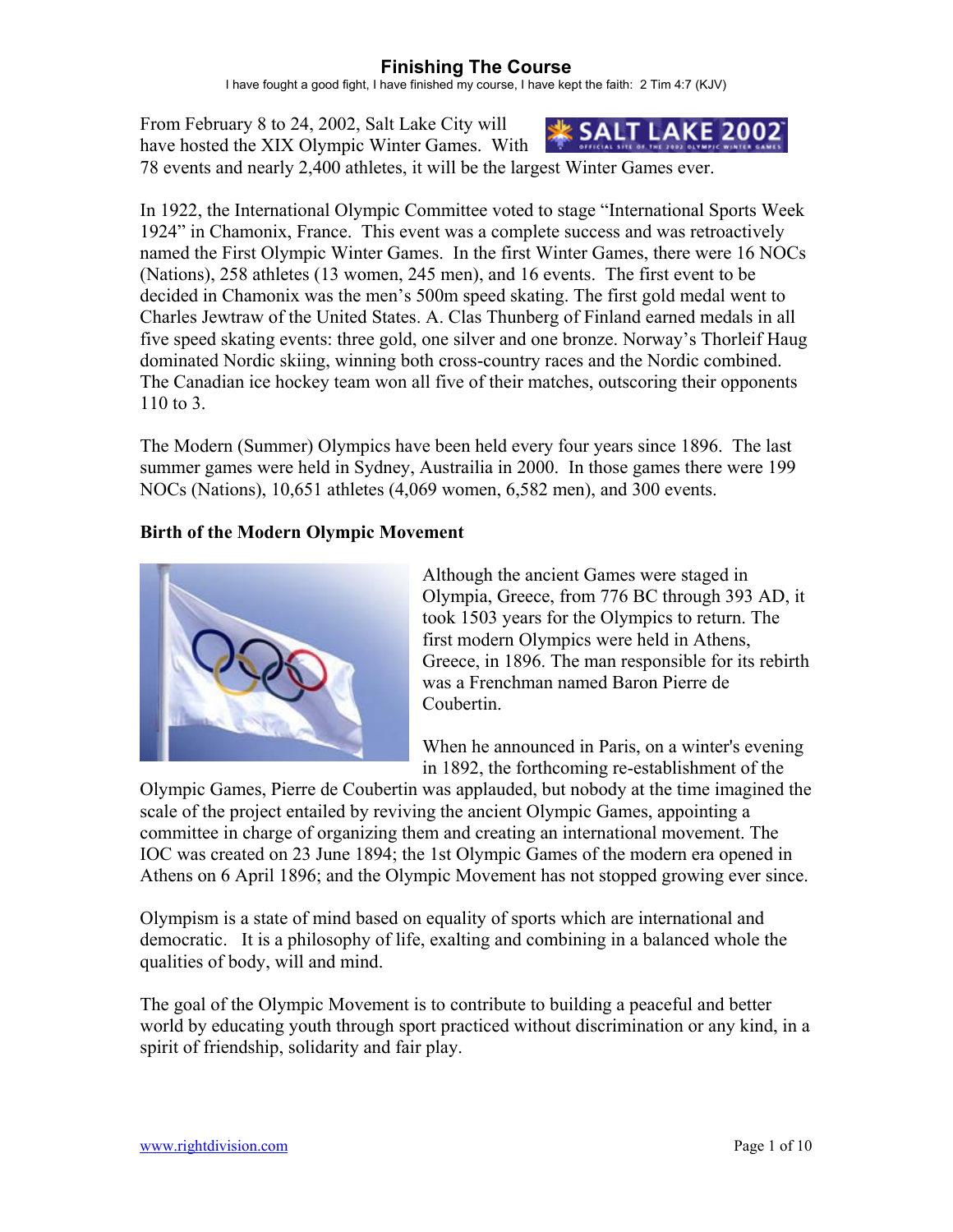I have fought a good fight, I have finished my course, I have kept the faith: 2 Tim 4:7 (KJV)

The Olympic Movement is defined also by the numerous activities in which it engages, such as:

- Promoting sport and competitions through the intermediary of national and international sports institutions worldwide.
- Cooperation with public and private organizations to place sport at the service of mankind.
- Assistance to develop "Sport for All".
- Advancement of women in sport at all levels and in all structures, with a view to achieving equality between men and women.
- Opposition to all forms of commercial exploitation of sport and athletes.
- The fight against doping.
- Promoting sports ethics and fair play.
- Raising awareness of environmental problems.
- Financial and educational support for developing countries through the IOC institution "Olympic Solidarity".

"All sports for all people. This is surely a phrase that people will consider foolishly utopian. That prospect troubles me not at all. I have pondered and studied it at length, and know that it is correct and possible", wrote Pierre de Coubertin in 1919. The future proved him right.

The Olympic Movement encompasses organizations, athletes and other persons who agree to be guided by the Olympic Charter

## **The Olympic Charter – The Founding Text of the Olympic Movement**

The Olympic Charter is the codification of the Fundamental Principles, Rules and By-laws adopted by the International Olympic Committee (IOC). It governs the organization and running of the Olympic Movement and sets the conditions for the celebration of the Olympic Games.

Here are the Fundamental Principles set forth in the Charter:

1. Modern Olympism was conceived by Pierre de Coubertin, on whose initiative the International

Athletic Congress of Paris was held in June 1894. The International Olympic Committee (IOC) constituted itself on 23rd June 1894. In August 1994, the XII Congress, Centennial Olympic Congress, which was entitled "Congress of Unity", was held in Paris.

2. Olympism is a philosophy of life, exalting and combining in a balanced whole the qualities of body, will and mind. Blending sport with culture and education, Olympism seeks to create a way of life based on the joy found in effort, the educational value of good example and respect for universal fundamental ethical principles.

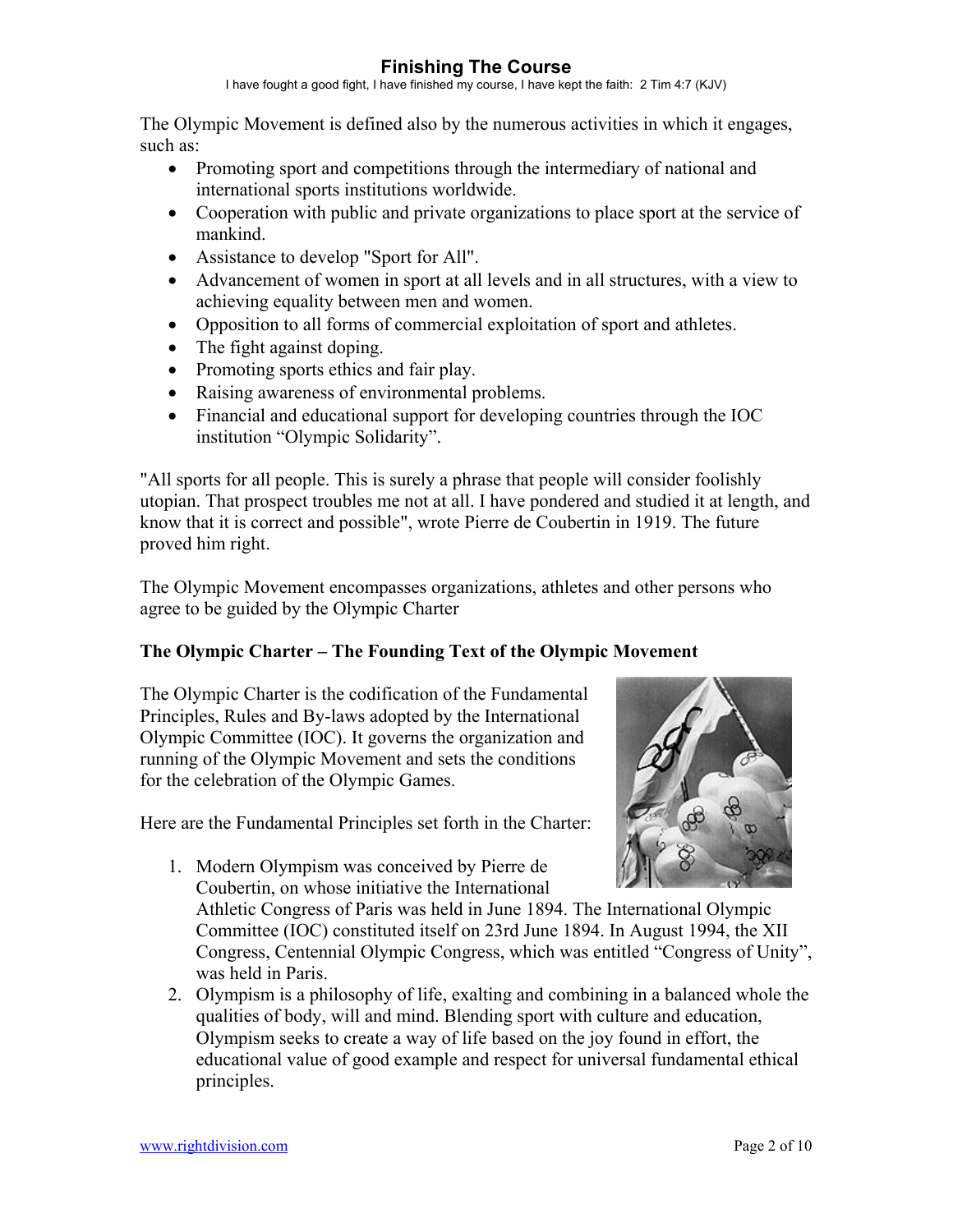I have fought a good fight, I have finished my course, I have kept the faith: 2 Tim 4:7 (KJV)

- 3. The goal of Olympism is to place everywhere sport at the service of the harmonious development of man, with a view to encouraging the establishment of a peaceful society concerned with the preservation of human dignity. To this effect, the Olympic Movement engages, alone or in cooperation with other organizations and within the limits of its means, in actions to promote peace.
- 4. The Olympic Movement, led by the IOC, stems from modern Olympism.
- 5. Under the supreme Authority of the IOC, the Olympic Movement encompasses organizations, athletes and other persons who agree to be guided by the Olympic Charter. The criterion for belonging to the Olympic Movement is recognition by the IOC. The organization and management of sport must be controlled by the independent sport organizations recognized as such.
- 6. The goal of the Olympic Movement is to contribute to building a peaceful and better world by educating youth through sport practiced without discrimination of any kind and in the Olympic spirit, which requires mutual understanding with a spirit of friendship, solidarity and fair play.
- 7. The activity of the Olympic movement, symbolized by five interlaced rings, is universal and permanent. It covers the five continents. It reaches its peak with the bringing together of athletes of the world at the great sports festival, the Olympic Games.
- 8. The practice of sport is a human right. Every individual must have the possibility of practicing sport in accordance with his or her needs.
- 9. The Olympic Charter is the codification of the Fundamental Principles, Rules and Byelaws adopted by the IOC. It governs the organization and operation of the Olympic Movement and stipulates the conditions for the celebration of the Olympic Games.

### **Membership to the Olympic Movement**

The Olympic Movement groups together all those who agree to be guided by the Olympic Charter and who recognize the authority of the International Olympic Committee (IOC), namely: the International Federations (IF) of sports on the programme of the Olympic Games; the National Olympic Committees (NOCs), the Organizing Committees of the Olympic Games (OCOGs), athletes, judges and referees, associations and clubs, as well as all the organizations and institutions recognized by the IOC.

### **The IOC Organization**

The International Olympic Committee was founded on 23 June 1894 by the French educator Baron Pierre de Coubertin who was inspired to revive the Olympic Games of Greek antiquity.

The IOC is an international non-governmental non-profit organization and the creator of the Olympic Movement. The IOC exists to serve as an umbrella organization of the Olympic Movement. It owns all rights to the Olympic symbols, flag, motto, anthem and Olympic Games. Its primary responsibility is to supervise the organization of the summer and winter Olympic Games.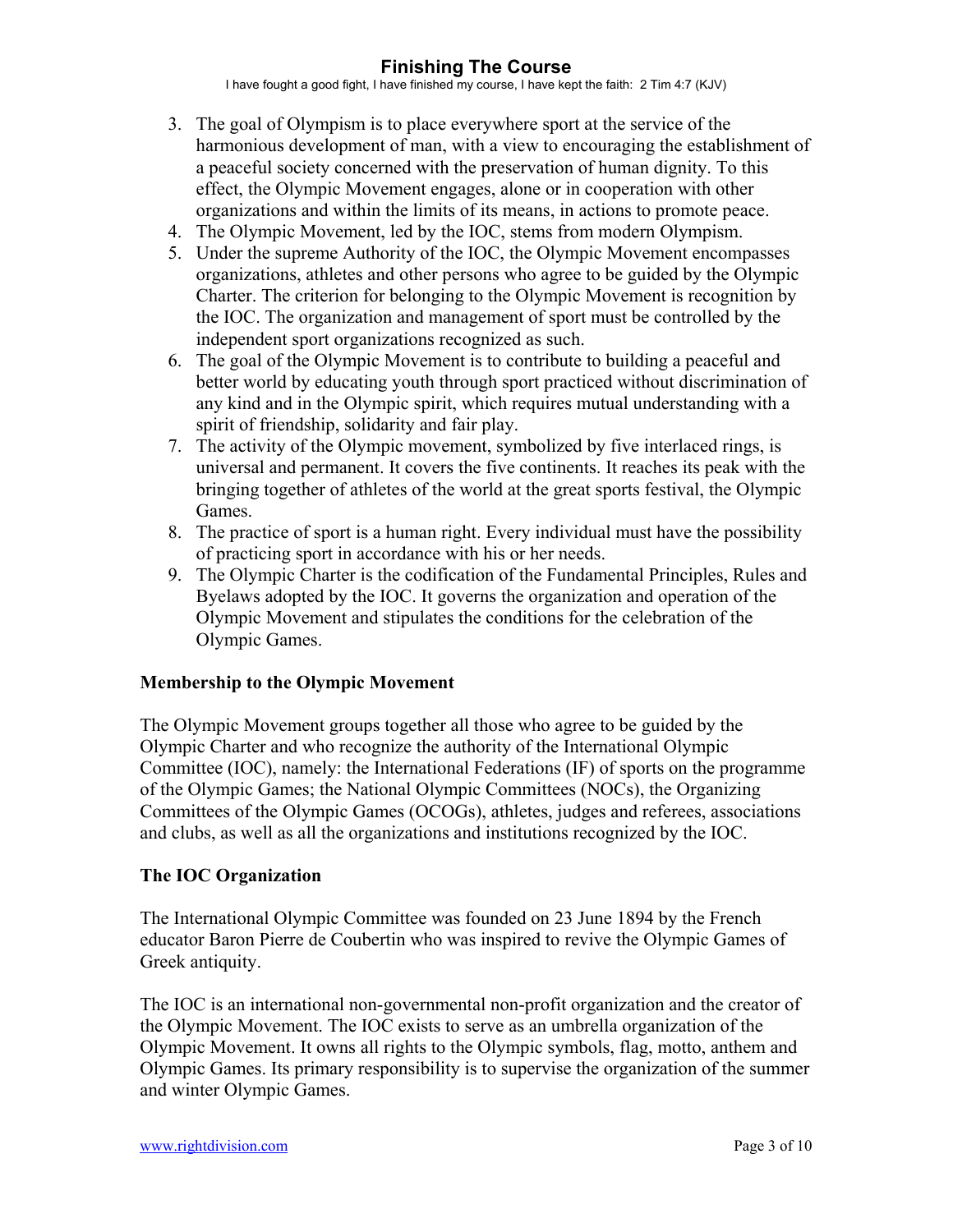I have fought a good fight, I have finished my course, I have kept the faith: 2 Tim 4:7 (KJV)

## **The Olympic Truce Symbol**



The "Olympic Truce" is symbolized by the "dove of peace" with the traditional Olympic flame in the background. In a world that is plagued by wars and animosity, the peace-dove symbol represents one of the IOC's ideals to build a peaceful and better world through sport and the Olympic ideal. The

Olympic flame has brought warm friendship to all the people of the world through sharing and global togetherness. In the symbol, the flame is made up of colorful effervescent elements - reminiscent of festivities experienced in the celebration of the human spirit. These elements represent people of all races coming together for the observance of the Truce.

### **The Olympic Rings**

According to most accounts, the rings were adopted by Baron Pierre de Coubertin (founder of the modern Olympic Movement) in 1913 after he saw a similar design on an artifact from ancient Greece. The five rings represent the five major regions of the world: Africa, the Americas, Asia, Europe, and Oceania. Every national flag in the world includes at least one of the five colors, which are (from left to right) blue, yellow, black, green, and red. It is important to emphasize that Pierre de Coubertin never said nor wrote that the colors of the rings were linked with the different continents

The colors of the interlinked Olympic rings were chosen by the International Olympic Committee (IOC) , to represent the union of the 5 continents , Australia , Africa , America , Asia and Europe and further signify the meeting of the worlds athletes at the Olympic Games.

The Olympic Flag made its debut at the 1920 Olympic Games in Antwerp, Belgium. At the end of each Olympic Games, the mayor of that host-city presents the flag to the mayor of the next host-city. It then rests at the town hall of the next host-city for four years until the Opening Ceremony of their Olympic Games

The plain white background of the Olympic flag is symbolic of peace throughout the games. The five colors of the rings from left to right are blue, black and red across the top with yellow and green along the bottom, these colors may be found on most flags of the world and officially hold no other particular significance, although some believe each color represents a particular continent

Blue =Europe, Yellow =Asia, Black =Africa, Green =Australia, Red =America

The Olympic rings are the official trademark of the I.O.C.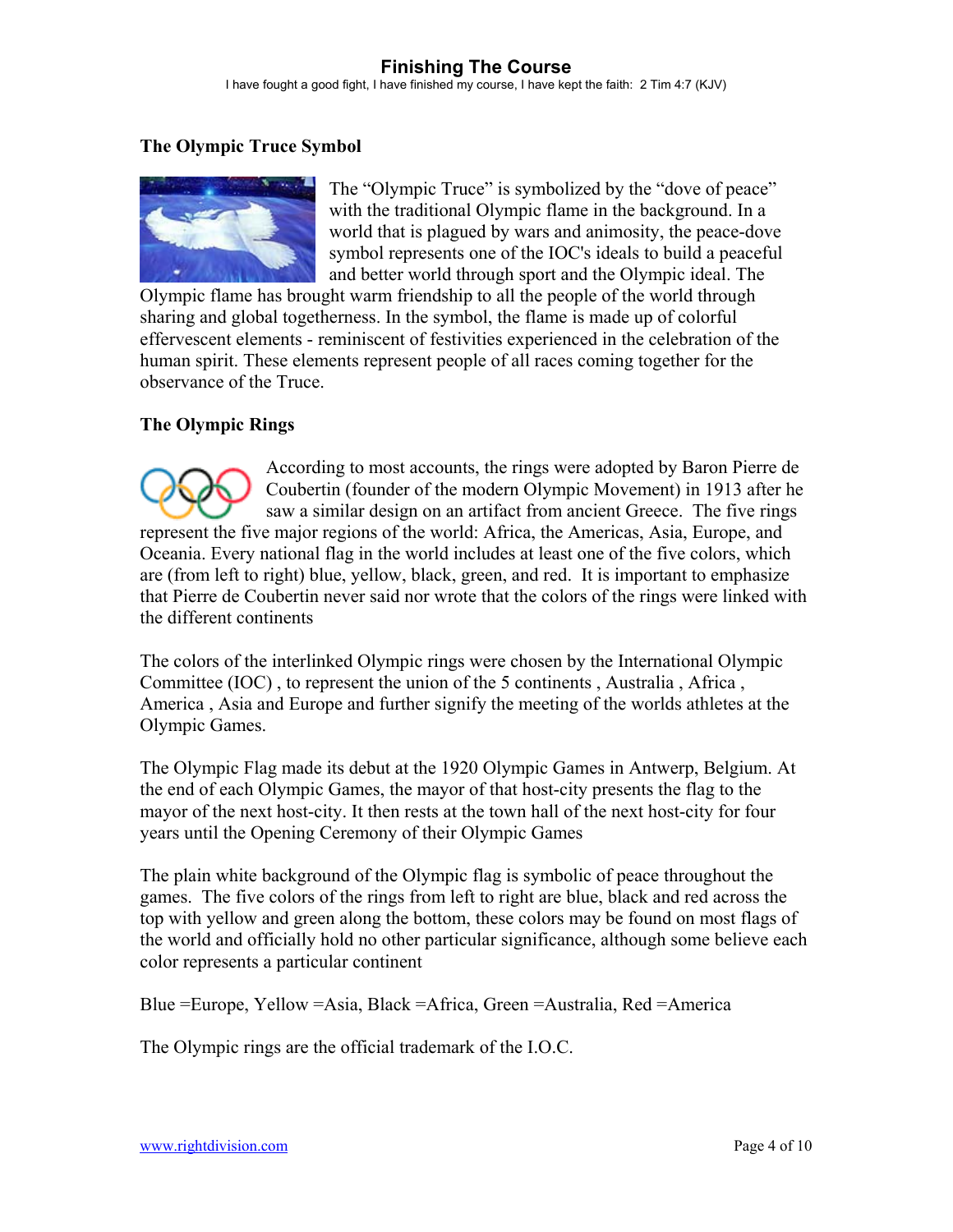I have fought a good fight, I have finished my course, I have kept the faith: 2 Tim 4:7 (KJV)

## **The Olympic Creed**

The Olympic creed was first stated in 1896 by the founder of the modern Olympic games, Baron Pierre de Coubertin , the words of the creed are as follows;

"The most important thing in the Olympic Games is not to win but to take part, just as the most important thing in life is not the triumph but the struggle. The essential thing is not to have conquered but to have fought well."

### **The Olympic Motto**

The Olympic motto "Citius, Altius, Fortius" is Latin literally meaning "Faster, Higher, Braver," However the universally accepted meaning is "Swifter, Higher, Stronger."

#### **The Olympic Oath**

One athlete from the games host country takes an oath at the Opening Ceremony on behalf of all the competing athletes. The Olympic oath is a gesture of sportsmanship that was first given at the 1920 Olympic Games. The words of the Olympic oath are;

"In the name of all competitors, I promise that we shall take part in these Olympic Games, respecting and abiding by the rules which govern them, in the true spirit of sportsmanship, for the glory of sport and the honor of our teams."

A similar oath is also taken by a coach or team official at each Games.

### **The Olympic Flame and Torch**

The Olympic flame is one of the most visible symbols of the modern games, it is a tradition from ancient Greece. During the ancient Games, in Olympia, a sacred flame ignited by the sun burned continually on the altar of the goddess, Hera. The modern Olympic flame was first seen in the 1928 Amsterdam Olympics where it burned constantly throughout the games



The Olympic flame symbolizes purity, the endeavor for perfection and the struggle for victory; it also represents peace and friendship.

The tradition of the Modern Olympic Torch began in 1936 at the Berlin Games, to represent a link between the ancient and modern Olympics, and has since remained as an Olympic custom.

The torch is lit as it was in ancient times by the sun at Olympia, Greece and then passed from runner to runner in a relay to the host city. There it is used to light a flame in a cauldron at the Olympic Stadium during the Opening Ceremony. The flame burns continuously throughout the Games and is extinguished at the Closing Ceremony.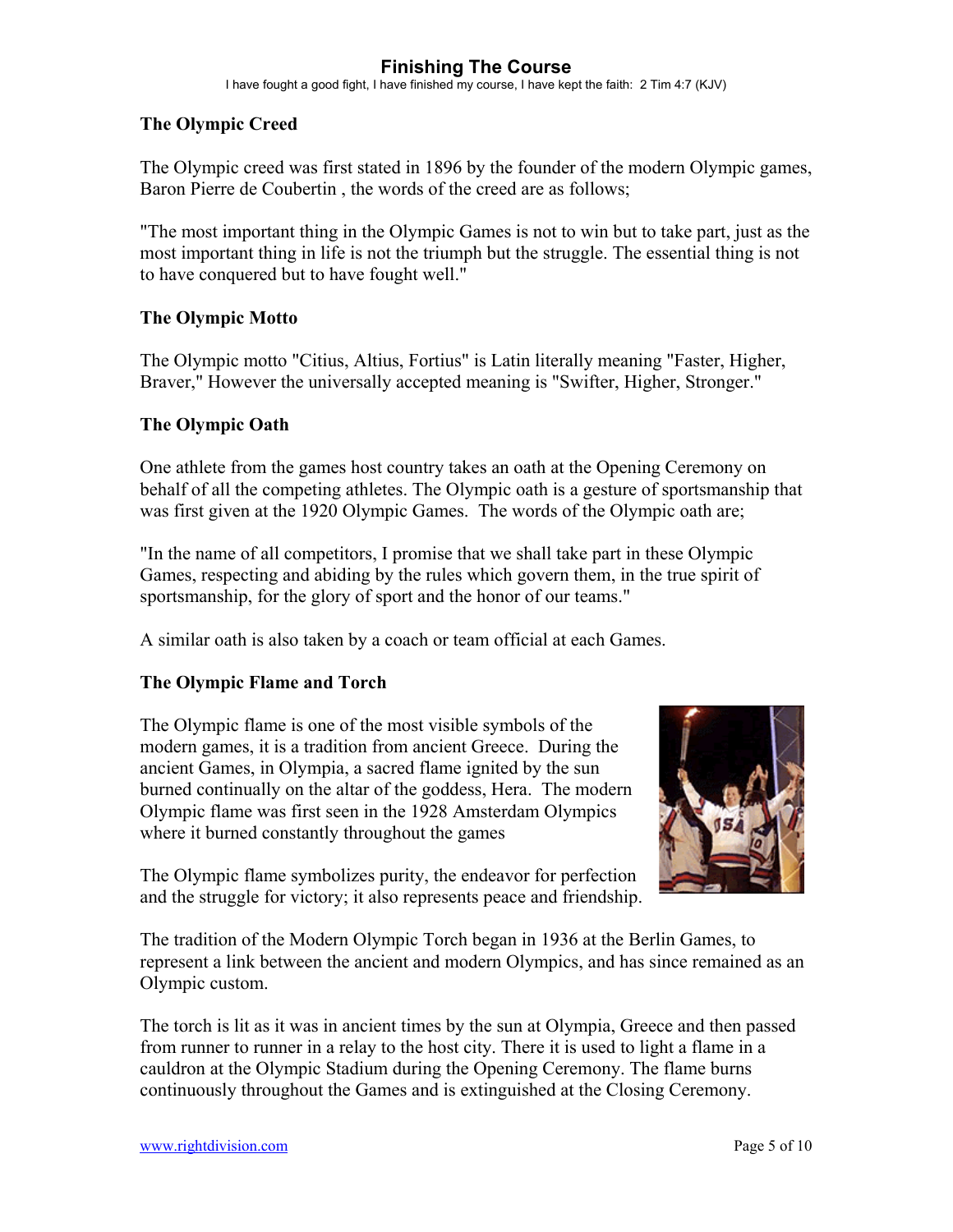I have fought a good fight, I have finished my course, I have kept the faith: 2 Tim 4:7 (KJV)

## **The Victory Ceremony**



At the Ancient Games, winners were presented with a simple olive tree branch which was cut with a gold-handled knife from a wild olive tree. The Greeks believed that the vitality of the sacred tree was transmitted to the recipient through the branch.

At the Modern Games, Olympic medals are presented to the winning athletes who stand on a dais at the completion of their event. A GOLD medal is presented for first place, SILVER for second and BRONZE for third. The host city is responsible for designing the medals within the guidelines set by the IOC.

The national anthem of the winner is played as each medallist's national flag is raised.

## **Olympic FAQ - Early Athletes: Amateurs or Pros?**

One of the things argued about the Modern Olympic Games is the question of amateurism (and professionalism) of athletes.

This was not a concern of the Greeks in the Ancient Olympic Games since ancient athletes regularly received prizes worth substantial amounts of money. In fact, the word athlete is an ancient Greek word that means "one who competes for a prize" and was related to two other Greek words, athlos meaning "contest" and athlon meaning "prize."

(All facts about the Olympics were taken from the following sources: [www.olympic.org,](http://www.olympic.org/) [www.olympics.com,](http://www.olympics.com/) [http://www.upenn.edu/museum/Olympics/olympicintro.html\)](http://www.upenn.edu/museum/Olympics/olympicintro.html)

### **Christian Olympics - Running The Race**

The Olympics demonstrate many athletes who have dedicated their lives to being "swifter, stronger, faster". As Christian's, do we demonstrate the same qualities in our Christian walk? Do we run the race set before us with the determination we should? Do we rejoice as a strong man prepared to run a race?

As we run the Christian race, what should our motto be? What is the Christian Charter? What about the Christian Olympic Torch? How about the Christian Olympic Rings?

### **Christian Olympic Rings**

The color of the five Christian Olympic Rings are: Black=Sin, Red=Blood of Christ, White=Forgiveness of Sin, Green=Christian Growth, Gold=Heavenly Calling



Psalms 19:1-6 (KJV)

- 1 The heavens declare the glory of God; and the firmament sheweth his handywork.
- 2 Day unto day uttereth speech, and night unto night sheweth knowledge.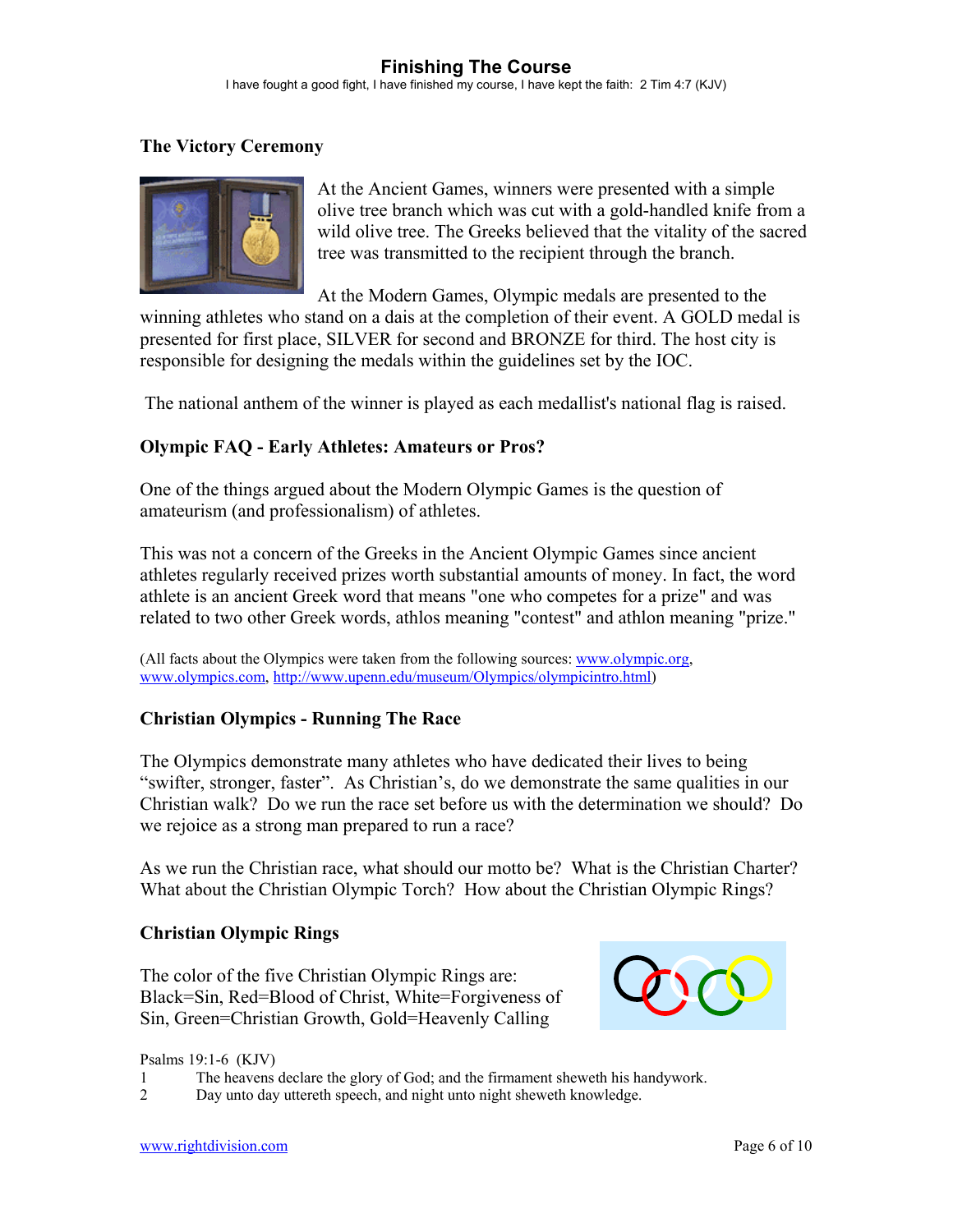I have fought a good fight, I have finished my course, I have kept the faith: 2 Tim 4:7 (KJV)

- 3 There is no speech nor language, where their voice is not heard.
- 4 Their line is gone out through all the earth, and their words to the end of the world. In them hath he set a tabernacle for the sun,
- 5 Which is as a bridegroom coming out of his chamber, and rejoiceth as a strong man to run a race.
- 6 His going forth is from the end of the heaven, and his circuit unto the ends of it: and there is nothing hid from the heat thereof.

1 Corinthians 9:23-24 (KJV)

- 23 And this I do for the gospel's sake, that I might be partaker thereof with you.
- 24 Know ye not that they which run in a race run all, but one receiveth the prize? So run, that ye may obtain.

Hebrews 12:1-4 (KJV)

- 1 Wherefore seeing we also are compassed about with so great a cloud of witnesses, let us lay aside every weight, and the sin which doth so easily beset us, and let us run with patience the race that is set before us,
- 2 Looking unto Jesus the author and finisher of our faith; who for the joy that was set before him endured the cross, despising the shame, and is set down at the right hand of the throne of God.
- 3 For consider him that endured such contradiction of sinners against himself, lest ye be wearied and faint in your minds.
- 4 Ye have not yet resisted unto blood, striving against sin.

The secular Olympic motto is "Citius, Altius, Fortius" in Latin which is universally accepted as meaning "Swifter, Higher, Stronger." As Christians, we look not within our selves to achieve these goals but we look to Christ Jesus who is the eternal Gold medallist in this event! The Christian Olympic Motto of "Swifter, Higher, Stronger" is only achieved in Christ, Jesus.

Isaiah 40:28-31 (KJV)

- 28 Hast thou not known? hast thou not heard, that the everlasting God, the LORD, the Creator of the ends of the earth, fainteth not, neither is weary? there is no searching of his understanding.
- 29 He giveth power to the faint; and to them that have no might he increaseth strength.
- 30 Even the youths shall faint and be weary, and the young men shall utterly fall:
- 31 But they that wait upon the LORD shall renew their strength; they shall mount up with wings as eagles; they shall run, and not be weary; and they shall walk, and not faint.

#### **Swifter**

Proverbs 6:16-19 (KJV)

- 16 These six things doth the LORD hate: yea, seven are an abomination unto him:
- 17 A proud look, a lying tongue, and hands that shed innocent blood,
- 18 An heart that deviseth wicked imaginations, feet that be **swift** in running to mischief,
- 19 A false witness that speaketh lies, and he that soweth discord among brethren.

Romans 3:10-18 (KJV)

- 10 As it is written, There is none righteous, no, not one:
- 11 There is none that understandeth, there is none that seeketh after God.
- 12 They are all gone out of the way, they are together become unprofitable; there is none that doeth good, no, not one.
- 13 Their throat is an open sepulchre; with their tongues they have used deceit; the poison of asps is under their lips:
- 14 Whose mouth is full of cursing and bitterness:
- 15 Their feet are **swift** to shed blood:
- 16 Destruction and misery are in their ways: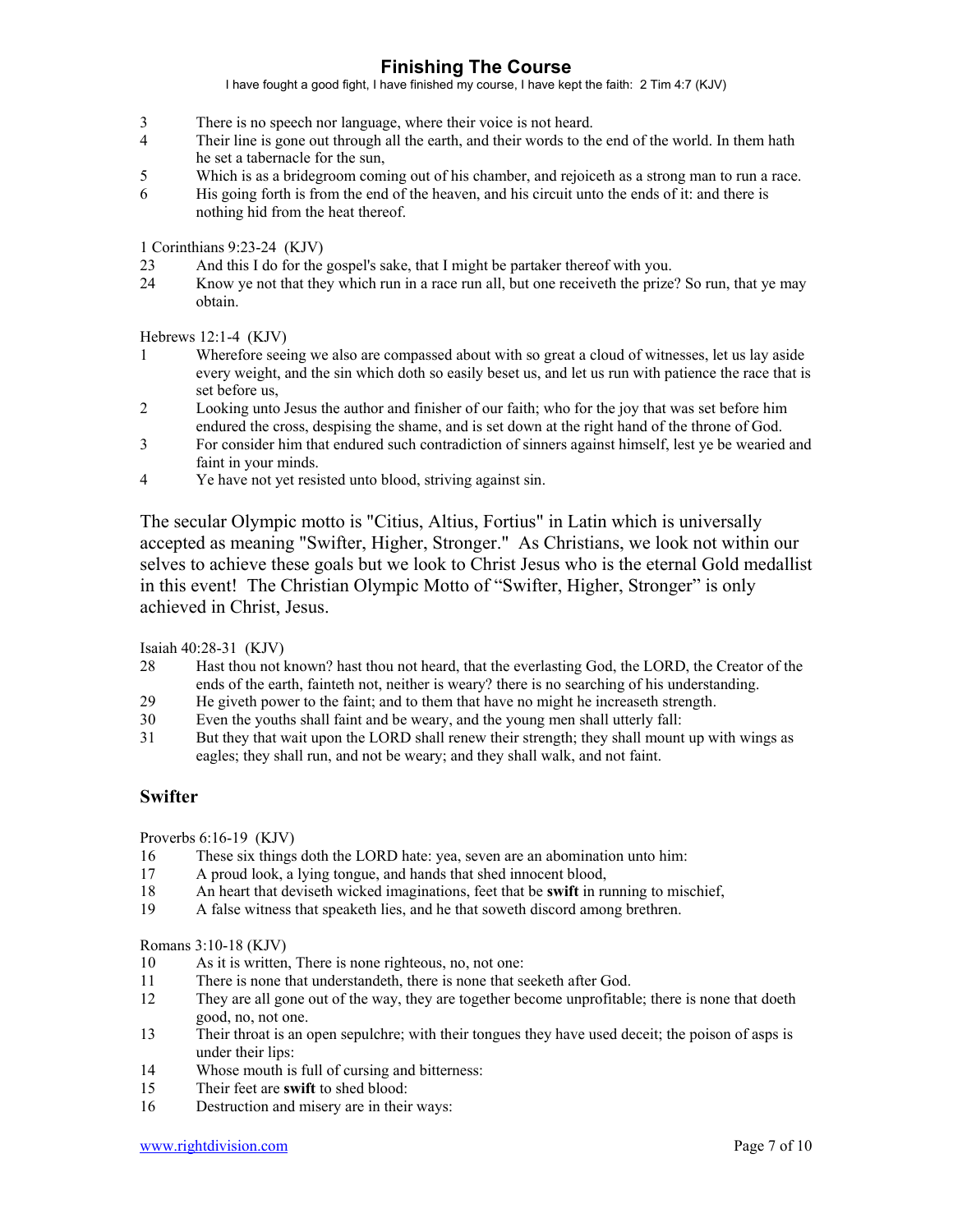I have fought a good fight, I have finished my course, I have kept the faith: 2 Tim 4:7 (KJV)

- 17 And the way of peace have they not known:
- 18 There is no fear of God before their eyes.

James 1:19-24 (KJV)

- 19 Wherefore, my beloved brethren, let every man be **swift** to hear, slow to speak, slow to wrath:
- 20 For the wrath of man worketh not the righteousness of God.
- 21 Wherefore lay apart all filthiness and superfluity of naughtiness, and receive with meekness the engrafted word, which is able to save your souls.
- 22 But be ye doers of the word, and not hearers only, deceiving your own selves.
- 23 For if any be a hearer of the word, and not a doer, he is like unto a man beholding his natural face in a glass:
- 24 For he beholdeth himself, and goeth his way, and straightway forgetteth what manner of man he was.

Hebrews 4:12 (KJV)

12 For the word of God is **quick**, and powerful, and sharper than any twoedged sword, piercing even to the dividing asunder of soul and spirit, and of the joints and marrow, and is a discerner of the thoughts and intents of the heart.

2 Timothy 4:1-5 (KJV)

- 1 I charge thee therefore before God, and the Lord Jesus Christ, who shall judge the **quick** and the dead at his appearing and his kingdom;
- 2 Preach the word; be instant in season, out of season; reprove, rebuke, exhort with all longsuffering and doctrine.
- 3 For the time will come when they will not endure sound doctrine; but after their own lusts shall they heap to themselves teachers, having itching ears;
- 4 And they shall turn away their ears from the truth, and shall be turned unto fables.
- 5 But watch thou in all things, endure afflictions, do the work of an evangelist, make full proof of thy ministry.

Proverbs 4:10-15 (KJV)

- 10 Hear, O my son, and receive my sayings; and the years of thy life shall be many.
- 11 I have taught thee in the way of wisdom; I have led thee in right paths.
- 12 When thou goest, thy steps shall not be straitened; and when thou runnest, thou shalt not stumble.
- 13 Take **fast** hold of instruction; let her not go: keep her; for she is thy life.
- 14 Enter not into the path of the wicked, and go not in the way of evil men.
- 15 Avoid it, pass not by it, turn from it, and pass away.

#### **Higher**

Ps 148:13 (KJV)

13 Let them praise the name of the LORD: for his name alone is excellent; his glory is **above** the earth and heaven.

#### Ps 8:1 (KJV)

1 O LORD our Lord, how excellent is thy name in all the earth! who hast set thy glory **above** the heavens.

Luke 1:30-33 (KJV)

- 30 And the angel said unto her, Fear not, Mary: for thou hast found favour with God.
- 31 And, behold, thou shalt conceive in thy womb, and bring forth a son, and shalt call his name JESUS.
- 32 He shall be great, and shall be called the Son of the **Highest**: and the Lord God shall give unto him the throne of his father David: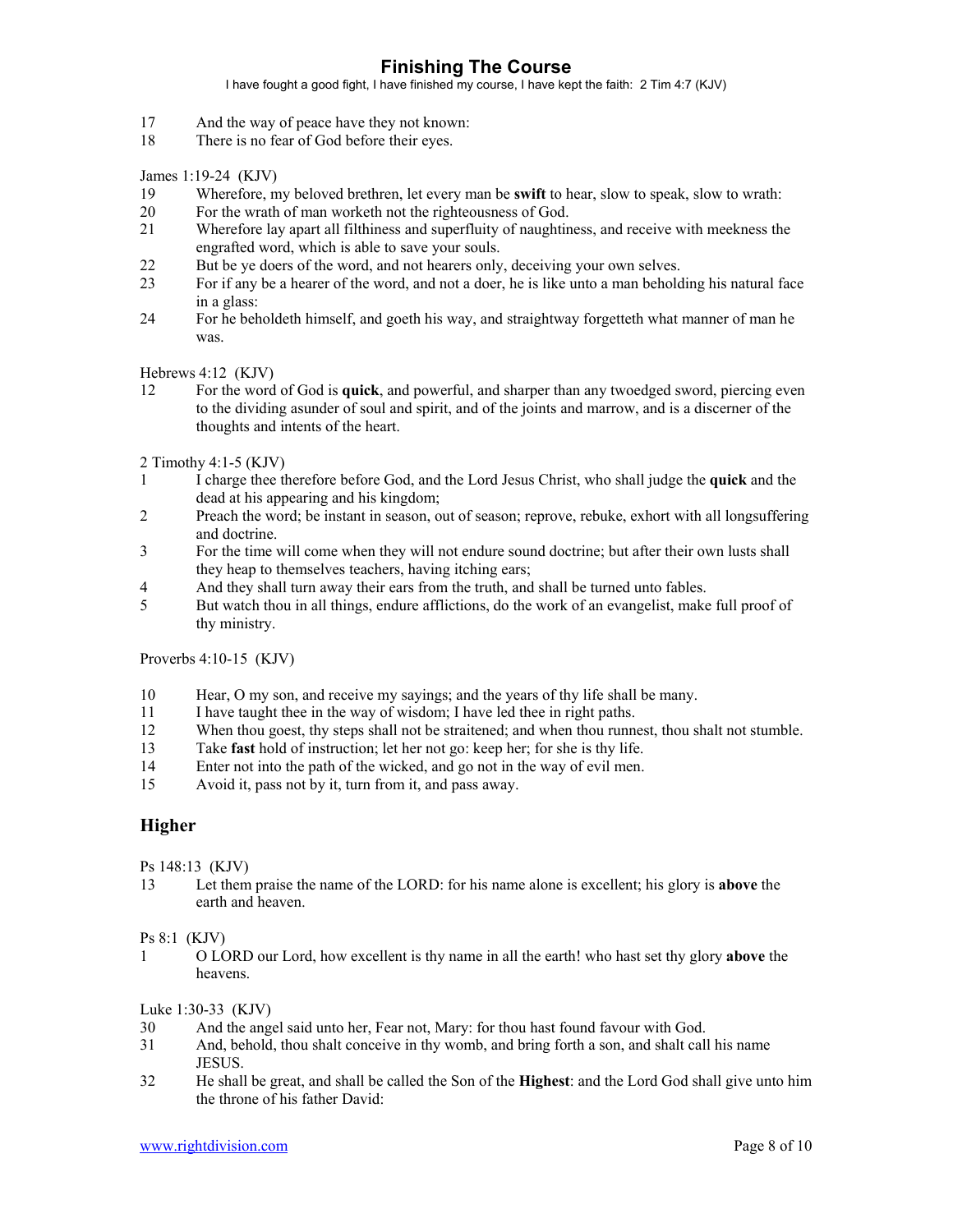I have fought a good fight, I have finished my course, I have kept the faith: 2 Tim 4:7 (KJV)

33 And he shall reign over the house of Jacob for ever; and of his kingdom there shall be no end.

Isa 55:7-11 (KJV)

- 7 Let the wicked forsake his way, and the unrighteous man his thoughts: and let him return unto the LORD, and he will have mercy upon him; and to our God, for he will abundantly pardon.
- 8 For my thoughts are not your thoughts, neither are your ways my ways, saith the LORD.
- 9 For as the heavens are higher than the earth, so are my ways **higher** than your ways, and my thoughts than your thoughts.
- 10 For as the rain cometh down, and the snow from heaven, and returneth not thither, but watereth the earth, and maketh it bring forth and bud, that it may give seed to the sower, and bread to the eater:
- 11 So shall my word be that goeth forth out of my mouth: it shall not return unto me void, but it shall accomplish that which I please, and it shall prosper in the thing whereto I sent it.

Heb 7:22-27 (KJV)

- 22 By so much was Jesus made a surety of a better testament.<br>23 And they truly were many priests, because they were not su
- And they truly were many priests, because they were not suffered to continue by reason of death:
- 24 But this man, because he continueth ever, hath an unchangeable priesthood.
- 25 Wherefore he is able also to save them to the uttermost that come unto God by him, seeing he ever liveth to make intercession for them.
- 26 For such an **high** priest became us, who is holy, harmless, undefiled, separate from sinners, and made higher than the heavens;
- 27 Who needeth not daily, as those high priests, to offer up sacrifice, first for his own sins, and then for the people's: for this he did once, when he offered up himself.

Eph 1:15-23 (KJV)

- 15 Wherefore I also, after I heard of your faith in the Lord Jesus, and love unto all the saints,
- 16 Cease not to give thanks for you, making mention of you in my prayers;
- 17 That the God of our Lord Jesus Christ, the Father of glory, may give unto you the spirit of wisdom and revelation in the knowledge of him:
- 18 The eyes of your understanding being enlightened; that ye may know what is the hope of his calling, and what the riches of the glory of his inheritance in the saints,
- 19 And what is the exceeding greatness of his power to us-ward who believe, according to the working of his mighty power,
- 20 Which he wrought in Christ, when he raised him from the dead, and set him at his own right hand in the heavenly places,
- 21 **Far above** all principality, and power, and might, and dominion, and every name that is named, not only in this world, but also in that which is to come:
- 22 And hath put all things under his feet, and gave him to be the head over all things to the church,
- 23 Which is his body, the fulness of him that filleth all in all.

#### **Stronger**

1 Cor 1:25-31 (KJV)

- 25 Because the foolishness of God is wiser than men; and the weakness of God is **stronger** than men.
- 26 For ye see your calling, brethren, how that not many wise men after the flesh, not many mighty, not many noble, are called:
- 27 But God hath chosen the foolish things of the world to confound the wise; and God hath chosen the weak things of the world to confound the things which are mighty;
- 28 And base things of the world, and things which are despised, hath God chosen, yea, and things which are not, to bring to nought things that are:
- 29 That no flesh should glory in his presence.
- 30 But of him are ye in Christ Jesus, who of God is made unto us wisdom, and righteousness, and sanctification, and redemption:
- 31 That, according as it is written, He that glorieth, let him glory in the Lord.